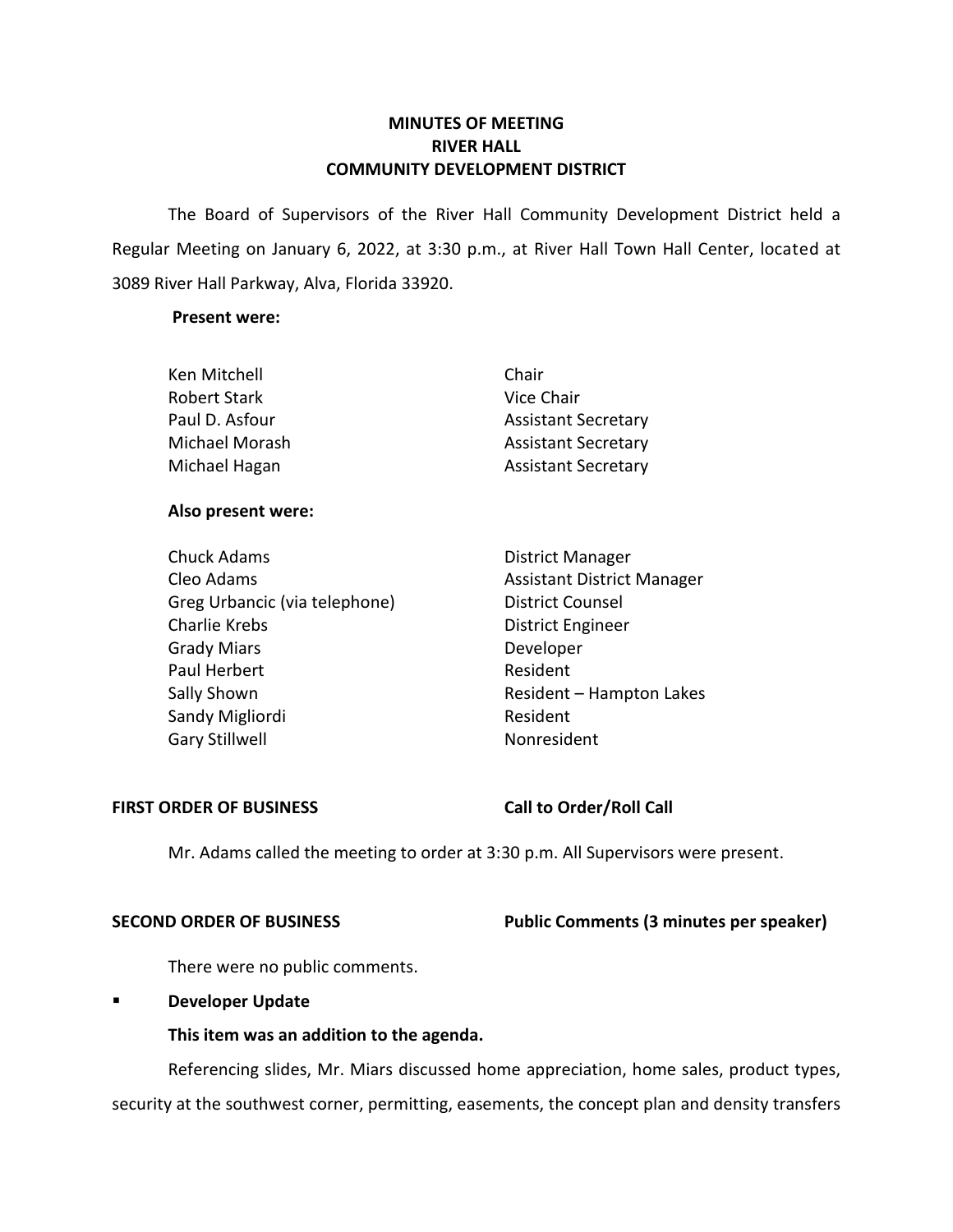### **RIVER HALL CDD January 6, 2022**

and undeveloped acreage. He provided construction updates on Phases 1 and 2, Parcels J, H, K and K2 and the Tiki Bar.

Mr. Miars stated at a future meeting he would request approval for the development of additional units in Hampton Lakes and an additional nine holes of golf. Mr. Mitchell voiced his skepticism that there would not be enough room for additional units and to expand the golf course in that area.

Mr. Miars responded to questions regarding available acreage, golf course size, the number of planned additional units, traffic flow, private access, a second access into the Country Club, the large lake to the left of Hole #9, Hampton Lakes buildout, permitting, Lee County, construction flexibility and the number of lots GreenePointe owns in the Country Club.

Mr. Mitchell voiced his opinion that construction flexibility benefits the Developer but could lead to uncertainty for future residents.

Resident Sally Shown asked about the dividing line between Hampton Lakes and River Hall and when access gates would be installed. Referencing an area map, Mr. Miars identified the dividing line and stated the crossing would be completed by the second quarter of 2022 and permanent barrier gates would be installed much later due to supply chain issues.

# **THIRD ORDER OF BUSINESS Continued Discussion: Mustang Sub Station Landscaping**

Mrs. Adams distributed Mr. Willis' report, which included an update on the Mustang Sub Station landscaping.

# **FOURTH ORDER OF BUSINESS Continued Discussion: Monthly Eblasts from HOA Regarding Pond/Lake Dangers**

Mr. Mitchell stated that he conferred with Mr. Raymond Juan regarding this agenda item and Mr. Juan would forward monthly eblasts to residents regarding the dangers in the lakes.

**FIFTH ORDER OF BUSINESS Acceptance of Unaudited Financial Statements as of November 30, 2021**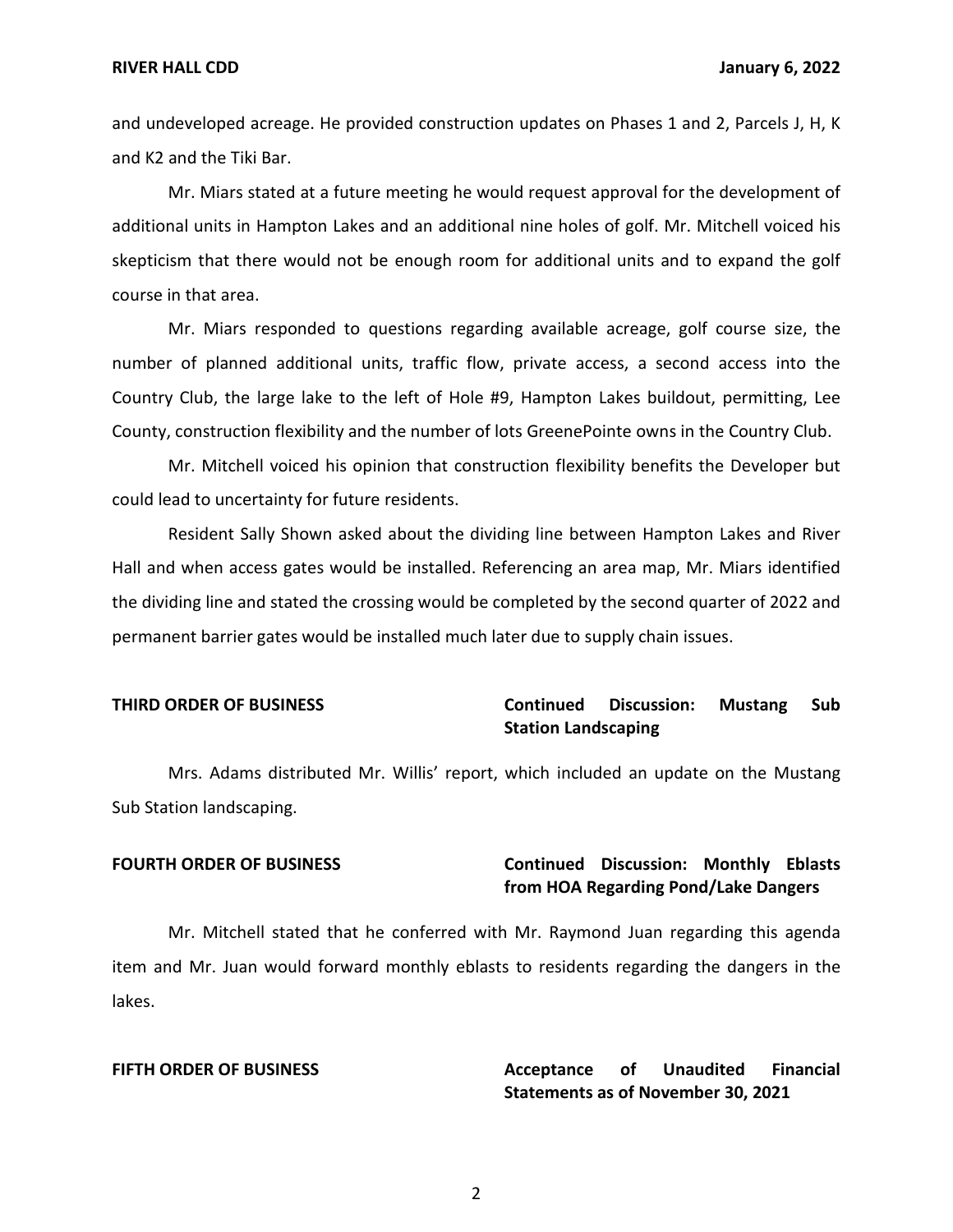Mr. Adams presented the Unaudited Financial Statements as of November 30, 2021.

Mrs. Adams answered a question regarding the holiday decoration invoices.

**On MOTION by Mr. Stark and seconded by Mr. Morash, with all in favor, the Unaudited Financial Statements as of November 30, 2021, were accepted.** 

# SIXTH ORDER OF BUSINESS **Approval of December 9, 2021 Regular Meeting Minutes**

Mr. Mitchell presented the December 9, 2021 Regular Meeting Minutes. The following changes were made:

Line 142: Change "a highway" to "emergency access"

Line 164: Change "Mitchell" to "Asfour"

**On MOTION by Mr. Morash and seconded by Mr. Asfour, with all in favor, the December 9, 2021 Regular Meeting Minutes, as amended, were approved.** 

## **SEVENTH ORDER OF BUSINESS** Staff Reports

- **A. District Engineer:** *Hole Montes* 
	- **Density Increase Map Amendment** 
		- **I. Existing**
		- **II. Proposed**

Mr. Krebs reported the following:

➢ Approximately 150 units are slated for development. Staff examined the exhibits and the 489 units match up with the information in the legal description.

 $\triangleright$  The County questioned a change in the map amendment because the area is zoned as commercial; Mr. Miars and Barraco would have to resolve this matter with the County. In relation to land use, the Developer would have to update their exhibits.

 $\triangleright$  The Developer is currently attempting to increase the density at the entrance and move some of the density to their remaining undeveloped 300 acres.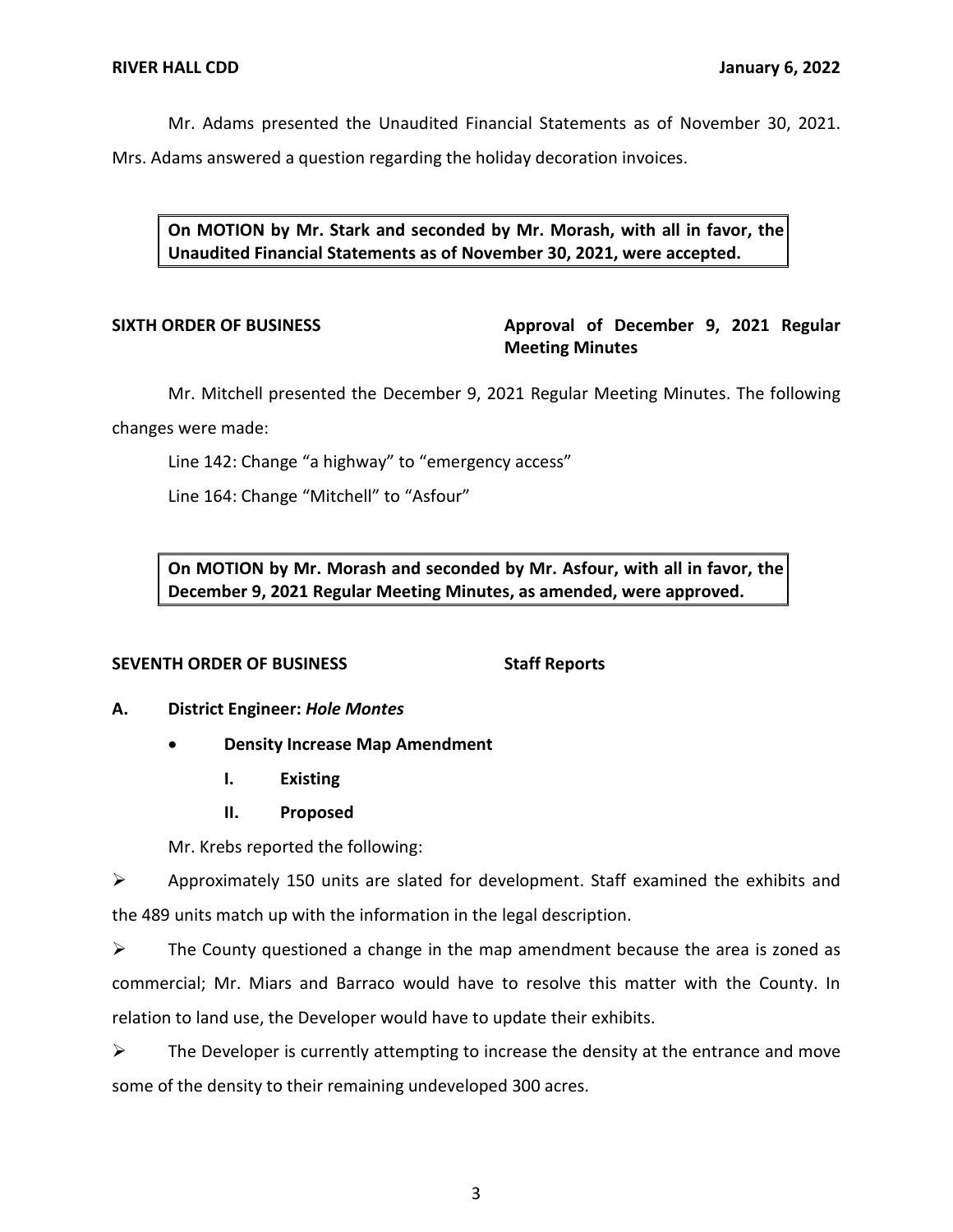## **RIVER HALL CDD January 6, 2022**

 $\triangleright$  The County is requesting that the Developer correct certain errors in the report versus the exhibits. The County is also requesting additional information and would like to ensure that there is not a transfer of units from one area to another.

 $\triangleright$  Mr. Krebs expressed curiosity as to see what GreenPointe resubmits to the County and how the County accepts it.

 $\triangleright$  The map amendment is to change the underlying land use to increase density.

 $\triangleright$  The next step is to review zoning amendments in an attempt to change the density and gain a better idea of future construction planning and where to build the additional nine holes of golf.

Mr. Krebs responded to questions about increasing density, the zoning amendment and/or resolution, plats, obtaining a Development Order (DO) to build individual neighborhoods, the lakes, the concept plan, land use classifications, the second entrance and traffic control.

Discussion ensued regarding limiting access to a CDD-owned road, road privatization, the entry gate and the HOA.

## **B. District Counsel:** *Coleman, Yovanovich & Koester*

## • **Update: Fence Installation in Portico**

Mr. Urbancic stated temporary fencing was installed in Portico; permanent fencing would be installed later.

## **C. District Manager:** *Wrathell, Hunt and Associates, LLC*

Mr. Adams reported the following:

- ➢ He had additional discussions with the Safety, Security and Emergency Management Director for the school district about parking on the Parkway.
- $\triangleright$  He contacted the construction department about improvements that were made and relayed the Board's suggestion of adding additional lanes around the school bus circle.
- $\triangleright$  The consensus was that the school district does not have the ability to add additional lanes around that school bus circle or next to the retention pond.
- $\triangleright$  Utilizing the third lane for staging to add additional capacity, was being worked on.

The Board and Staff discussed whether the CDD could prevent motorists from parking on the road, engaging the Sheriff to ticket violators, the possibility of the CDD proceeding with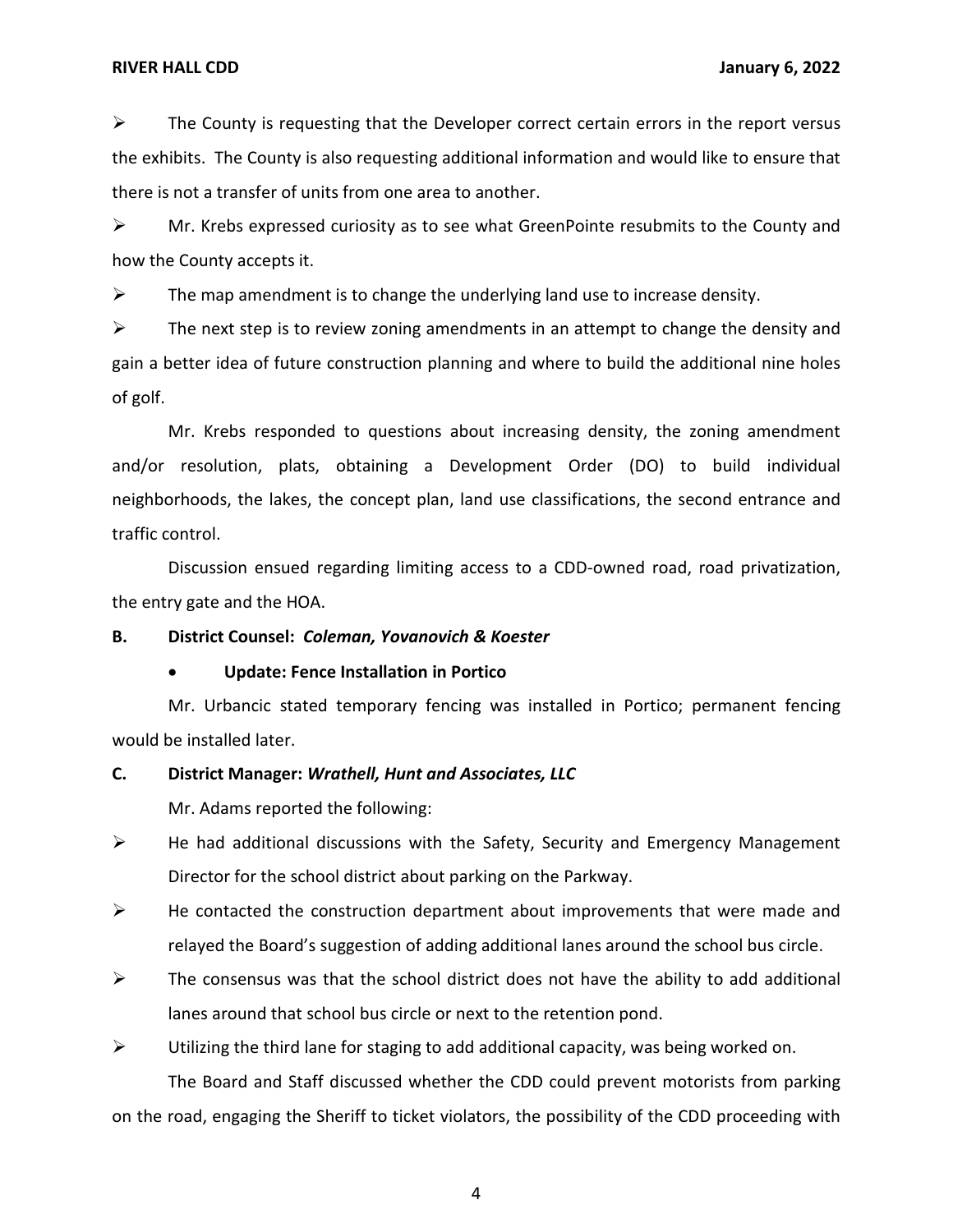## **RIVER HALL CDD January 6, 2022**

the Chapter 120 rule-making process and whether it would be worth it for the CDD to go through the rule making process.

## • **NEXT MEETING DATE: February 3, 2022 at 3:30 P.M.**

### o **QUORUM CHECK**

All Supervisors confirmed their attendance at the February 3, 2022 meeting.

### **D. Operations Manager:** *Wrathell, Hunt and Associates, LLC*

There was no report.

# **EIGHTH ORDER OF BUSINESS Public Comments: Non-Agenda Items** *(3 minutes per speaker)*

Nonresident Gary Stillwell stated he recently conferred with Mr. Miars about a tortoise issue on the golf course, the master concept plan, density transfers and current zoning requirements. He inquired about having the CDD inspect. Mr. Adams stated a property owner would request specific records and Staff would make arrangements to set up drop boxes and provide them to the property owner and digitally assist with the inspection.

Resident Sandy Migliordi asked about security protocols and voiced her opinion that outside traffic and ATVs in the community have increased.

Discussion ensued regarding gate installation, Jersey barriers, the Florida Power & Light (FPL) site and the substation. Mr. Krebs stated he was waiting for FPL to complete the substation and would look into having the Jersey barriers installed in early March.

### **NINTH ORDER OF BUSINESS Supervisors' Comments/Requests**

Mr. Stark suggested the Board consider having one, joint contract and share the hog removal services costs with Hampton Golf. Mrs. Adams stated Mr. Willis would follow up with Hampton Golf and provide an update at the next meeting.

## **TENTH ORDER OF BUSINESS Adjournment**

**On MOTION by Mr. Morash and seconded by Mr. Asfour, with all in favor, the meeting adjourned at 4:30 p.m.**